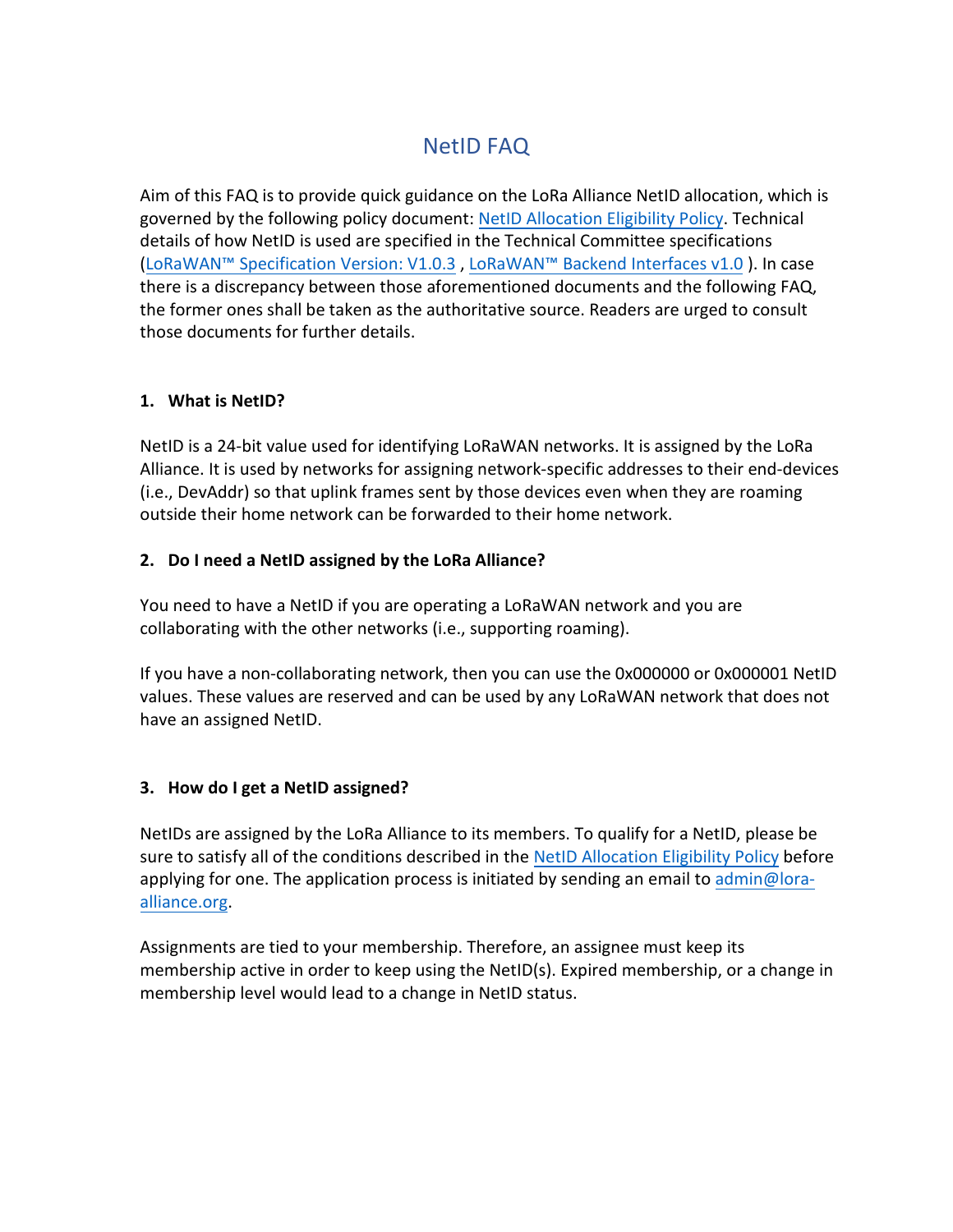## **4. What is the relationship between the NetIDs and the LoRa Alliance membership level?**

There are different types of NetIDs (Types 0 through 7), which differ based on the size ofend-device address space they support (see [LoRaWAN™ Backend Interfaces v1.0 f](https://lora-alliance.org/sites/default/files/2018-04/lorawantm-backend-interfaces-v1.0.pdf)or details). Sponsor members are granted one Type 0 and one Type 3 NetID, contributor members are granted one Type 3 and one Type 6 NetID, and adopter and institutional members are granted one Type 6 NetID.

Unused NetID types (Types 1, 2, 4, 5, 7) are reserved for future use. They may be used when the currently assigned types are fully consumed or NwkIDs generated from NetIDs start to collide.

## **5. Why are there some non-sponsor members holding Type 0 NetIDs?**

the LoRa Alliance, rights to all types of NetIDs will be rescinded.

Founding members and Contributor members who are holding Type 0 NetIDs were granted those NetIDs according to an earlier version of the NetID Allocation Policy (v1.0). Those companies may retain their Type 0 NetIDs as long as they continue to maintain their status as a Contributor or Sponsor member. If the member company downgrades to Adopter level the Type 0 and Type 3 NetID will be revoked and the company must reapply with the current NetID policy available for the Type 6 NetID. Once the application is received, the Admin will process accordingly and will provide assignment of the new allocation. If the member company resigns from

Adopter members and non-members who are holding "provisional" Type 0 NetIDs took advantage of the provisional assignment (see Q9). These Adopter members need to upgrade to Contributor or Sponsor level (if subjected to v1.0 of the NetID Allocation Policy), and to Sponsor level (if subjected to a later version of the policy) before their provisional period ends.

- As of March 7, 2019, the Board of Directors has agreed to discontinue allocating provisional NetIDs prior to activating membership.
- Any NetID assignment will be made according to the current membership level; if Membership level is to be upgraded it must be done prior to the allocation of a NetID in order to receive the NetID type in relation to the upgraded member level.

#### **6. What happens when my LoRa Alliance membership expires?**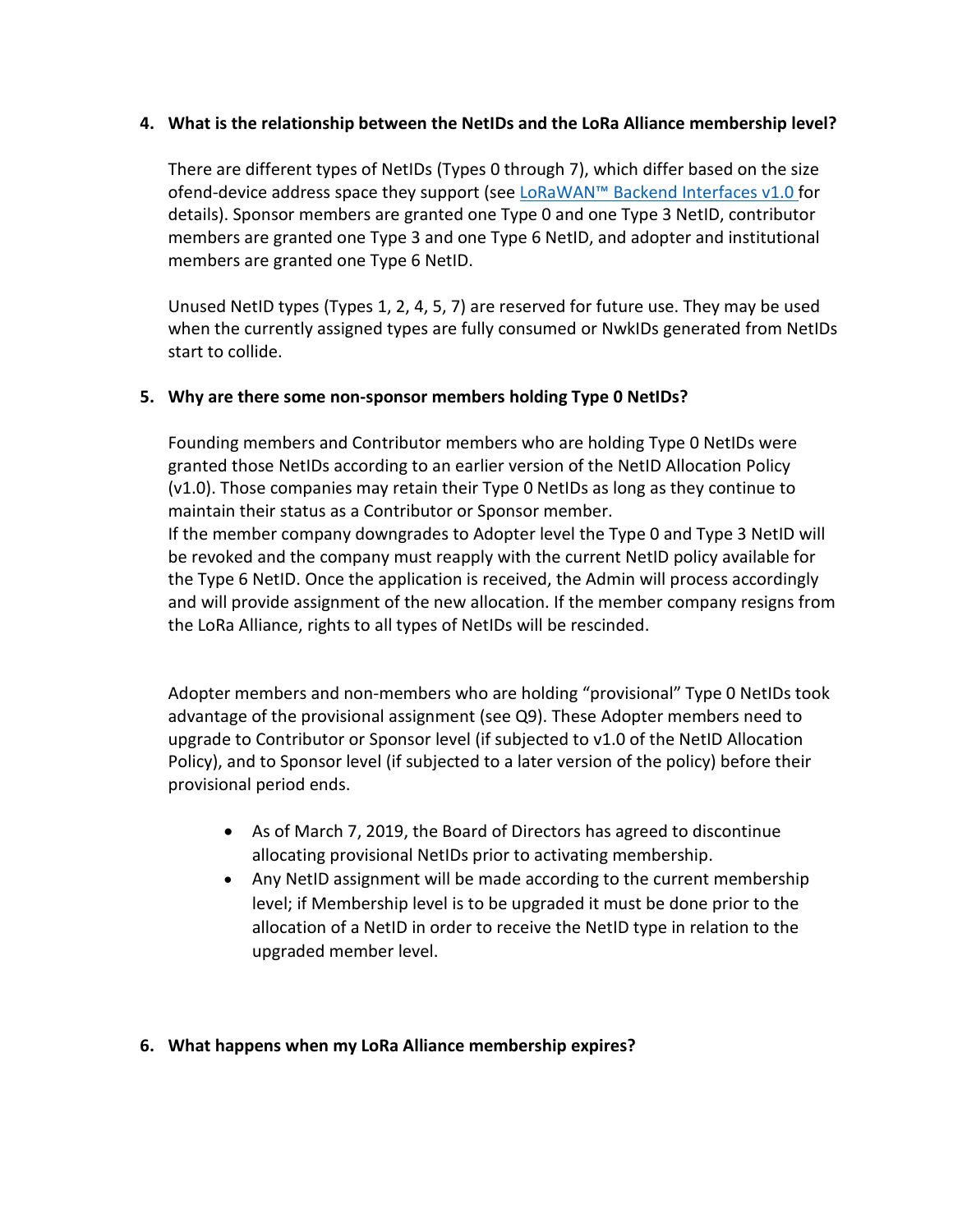Your assigned NetID is taken away and returned to the available pool of NetIDs to be reassigned to another member (after a 90-day grace period).

## **7. What happens when I upgrade my membership?**

You can retain your currently assigned NetIDs and request a second NetID based on your new membership level. For example, an adopter member holding a Type 6 NetID would keep that NetID and would have the opportunity to apply for a Type 3 NetID when upgrading to contributor level.

## **8. What happens when I downgrade my membership?**

The NetID from your past membership level (i.e., Type 0 if you were a Sponsor, and Type 3 if Contributor) is taken away. The company must reapply with the current NetID policy available for the NetID in relation to the new Member level status. Once the application is received, the Admin will process accordingly and will provide assignment of the new allocation.

For example, a Sponsor member downgrading to Contributor level would lose its Type 0 NetID, retain its Type 3 NetID, and have an opportunity to apply for a new Type 6 NetID using the current NetID policy available. A contributor member downgrading to adopter level would lose its Type 3 NetID and retain its Type 6 NetID.

## **9. What is a provisional allocation?**

Prior to February 7, 2019, in order to facilitate the technical teams to progress their preparation while membership application/discussion was in progress, the LoRa Alliance allocated a provisional NetID to the applicant. Membership was REQUIRED to materialize within the period allowed by the policy, otherwise the provisionally allocated NetID is taken away. If the membership becomes effective within the period allowed by the policy, then the provisional designation is removed from the NetID. If the membership is realized at a level different than the one intended when the provisional NetID was assigned, then the NetID allocation is performed according to the actual (realized) level and the provisionally-allocated NetID is taken away if it is not part of the new assignments.